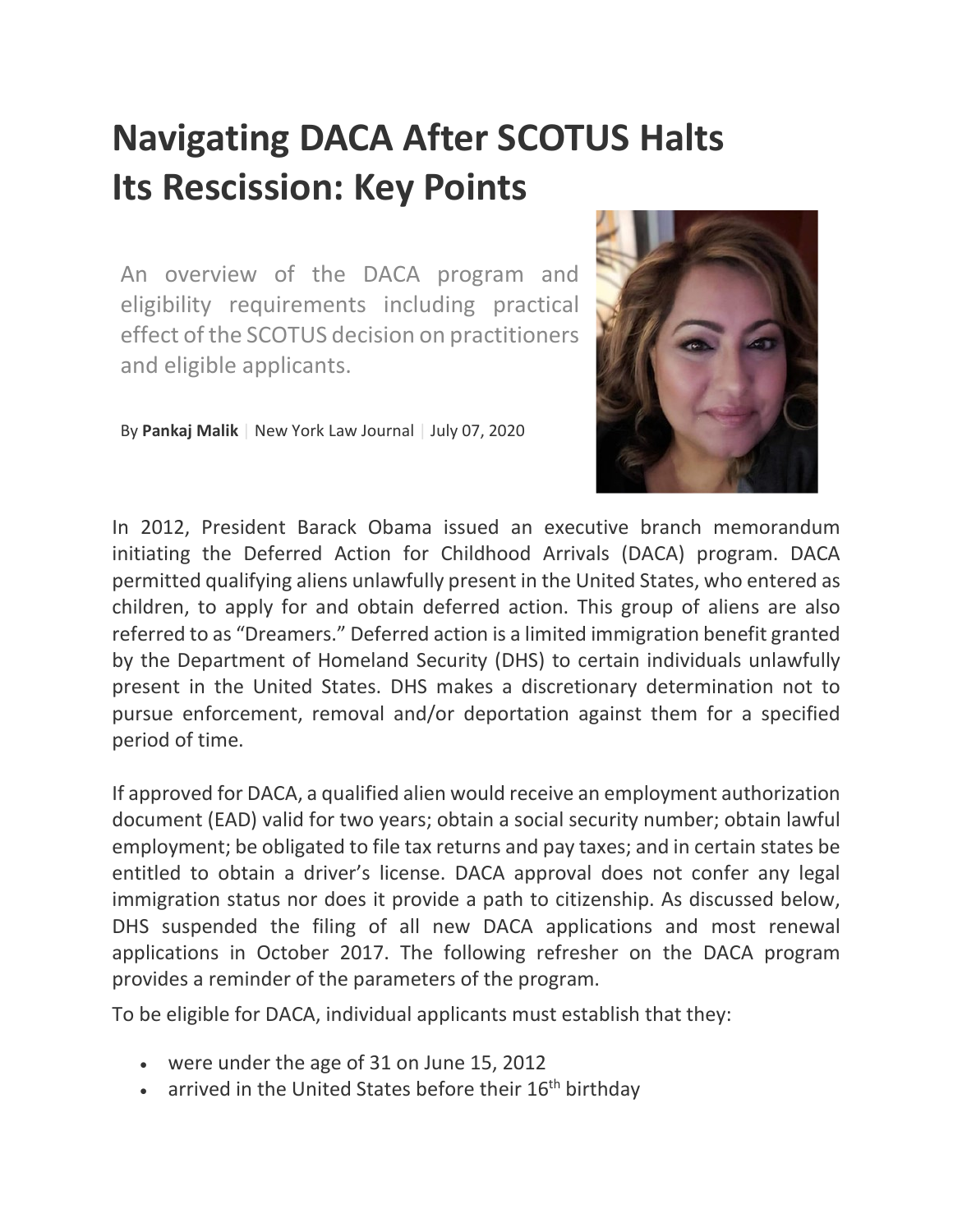- continuously resided in the United States from June 15, 2007 to present or to the date their application was submitted
- were physically present in the United States on June 15, 2012, and on the date their application was submitted
- entered unlawfully or without inspection or, in the alternative, their lawful status had expired on or before June 15, 2012
- were awarded a GED certificate or were a veteran of The United States Coast Guard or Armed Forces at the time of their application
- have not been convicted of a felony or a serious misdemeanor or three or more unrelated misdemeanors (not stemming from the same crime or series of crimes) and do not pose a threat to national security or public safety.

Following the introduction of the DACA program and related guidelines and applications, practitioners dealt with multiple issues raised by the above criteria. Questions such as: did a prior removal or deportation order render an applicant ineligible? Which specific misdemeanors were "serious" and led to ineligibility? Would brief departures negate continuous presence? What types of evidence would be sufficient to prove physical presence? These issues require a case-by-case legal analysis and review of guidelines, regulations and memoranda before clients can be advised on their particular situation.

If individuals did receive DACA status, they were eligible to apply for an additional two-year extension 150 days before their status expired. In support of a renewal application, they would have to show:

- they had not left the United States after August 15, 2012, without permission or advance parole (travel document allowing travel outside the United States and permission to reenter – the holder of this travel document **may** be allowed to reenter at the discretion of the officer at the port of entry)
- they had resided in the United States since their application was submitted
- since their initial application, they had not been convicted of a felony or a significant misdemeanor or three or more unrelated misdemeanors and do not pose a threat to national security or public safety.

### **DHS' Rescission of DACA**

In 2014, DHS, under the Obama administration, sought to expand DACA by enacting a new policy called Deferred Action for Parents of Americans and Lawful Permanent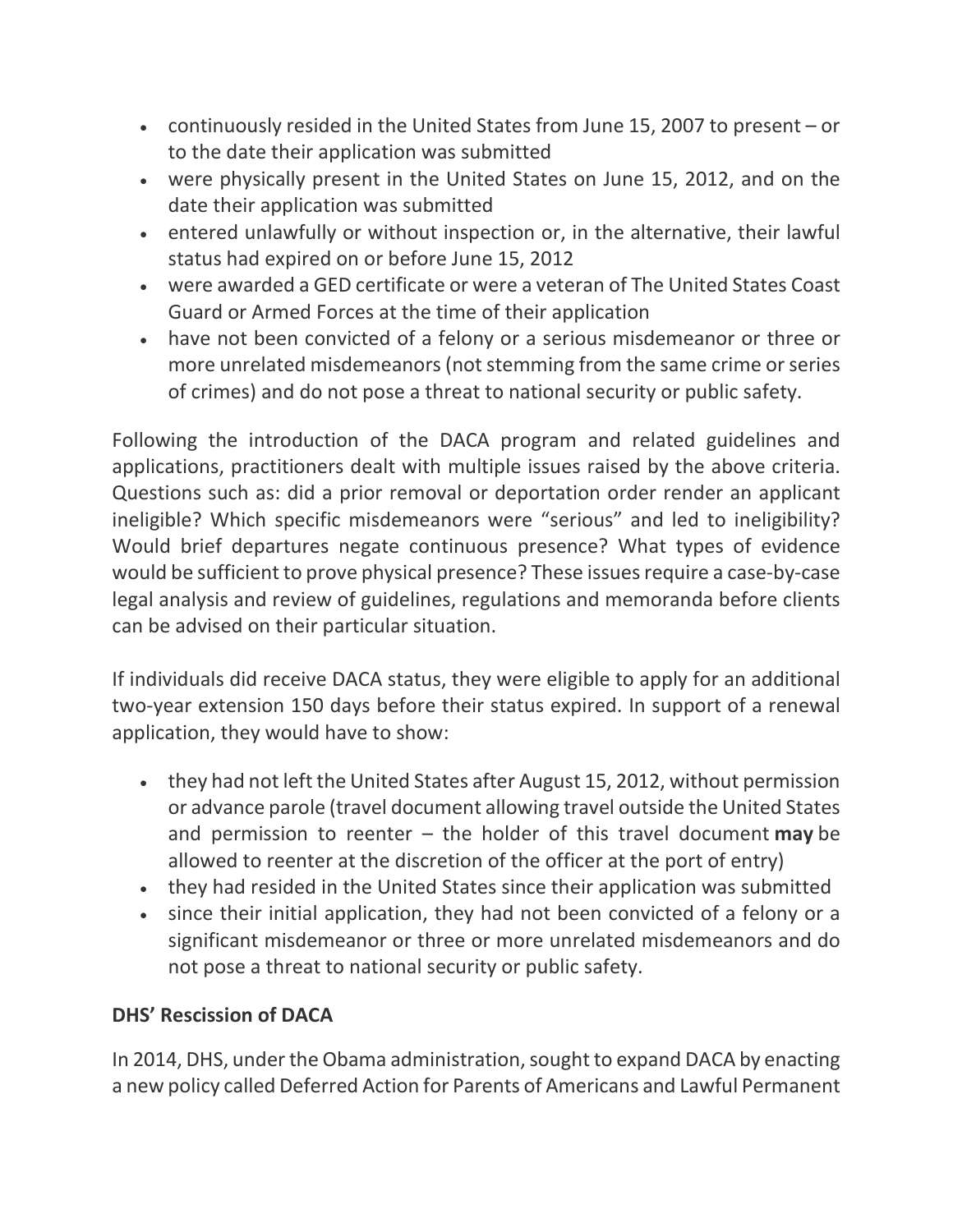Residents (DAPA). DAPA sought to expand DACA eligibility requirements by broadening the age range of applicants and physical presence requirements. A group of 26 states challenged DAPA in a Texas District Court and sought a preliminary injunction to enjoin it from taking effect.

The District Court granted the injunction and in 2015, the U.S. Court of Appeals for the Fifth Circuit affirmed the lower court's decision. The Fifth Circuit concluded that DAPA conflicted with the discretionary authority granted to the President by Congress and the Administrative Procedure Act (APA) and stated "DAPA is foreclosed by Congress's careful plan; the program is manifestly contrary to the statute and was therefore was properly enjoined." *(Texas v. The United States)*.

On June 23, 2016, The Supreme Court of the United States (SCOTUS) affirmed the Fifth Circuit decision and blocked the implementation of DAPA.

Although DACA was not directly addressed in *Texas v. The United States,* nor was it part of the lawsuit, relying upon SCOTUS' rationale, on Jan. 25, 2017, President Donald Trump issued Executive Order No. 13,768. Based upon the directives of this executive order and a letter from then Attorney General Jeff Sessions, on Sept. 5, 2017, DHS issued a Memorandum of Rescission of DACA. The memorandum, among other things, immediately suspended any new DACA applications, and announced that renewal applications would be accepted until Oct. 5, 2017, but only from those DACA recipients whose status was due to expire during the period from the date of the Memorandum through March 5, 2018.

#### **Litigation**

The DHS Memorandum prompted several lawsuits instituted in New York, California and the District of Columbia that resulted in three nationwide injunctions. The injunctions allowed prior DACA recipients to submit applications for renewal and approximately 616,000 renewal applications have been submitted over the last two years. No new or initial DACA applications were permitted. In June 2019, SCOTUS consolidated the three cases and agreed to review the injunctions. Oral arguments were held on Nov. 12, 2019.

Last week, SCOTUS decided the cases and held that the rationale offered by DHS in its rescission memorandum was inadequate and violated the APA. (*DHS v. Regents*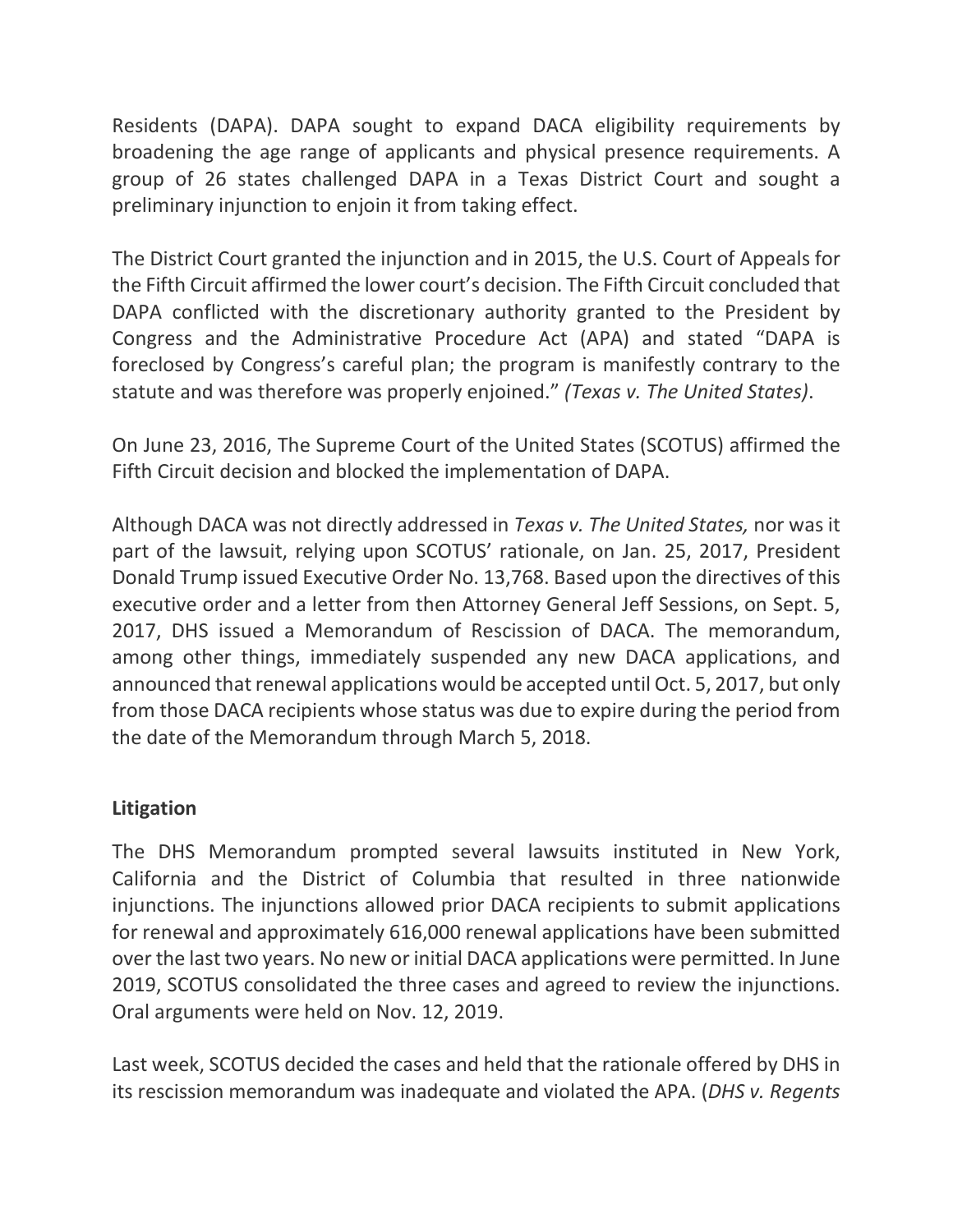*of the University of California*). The decision invalidated the rescission memorandum on procedural grounds but also implied that DHS could rescind the program if it followed the correct procedures.

## **The Current State of Affairs**

Practitioners who represent DACA eligible clients or employers of DACA recipients should update themselves on eligibility requirements and related issues and apply them carefully to the particular facts of each case. The SCOTUS decision provides a lifeline, albeit temporarily, to this beleaguered program. In brief, the decision allows the following:

- Individuals whose DACA status is due to expire within 150 days can immediately apply for renewal, subject to the eligibility requirements detailed above.
- Although the injunctions permitted renewal applications, all new or initial applications were suspended. The SCOTUS decision invalidates the Rescission Memorandum thus clearing the way for DACA applicants to submit these applications. It is expected that DHS will issue new guidelines and/or applications for these cases. However, until that happens, Practitioners should recommend that such applications be filed pursuant to prior guidelines, using the previous application form, making certain to obtain a receipt number. Clients should be made aware that a second application may be required.
- Current DACA recipients are eligible to file for renewal of their status even if it has been expired for a period of one year or less.
- DACA recipients whose status expired more than one year ago cannot file a renewal application, but must file a new or initial DACA application provided they meet all eligibility requirements.
- DACA recipients whose previously conferred status was terminated by the United States Citizenship and Immigration Services (USCIS) based upon the DHS Rescission Memorandum, can file a new or initial DACA application provided they continue to meet all eligibility requirements
- DACA permitted recipients to travel outside the United States with permission or advance parole. The Rescission Memorandum had suspended adjudication of all pending advance parole applications. DHS should issue new guidance on new advance parole applications. Although these applications technically may be submitted and even accepted, out of an